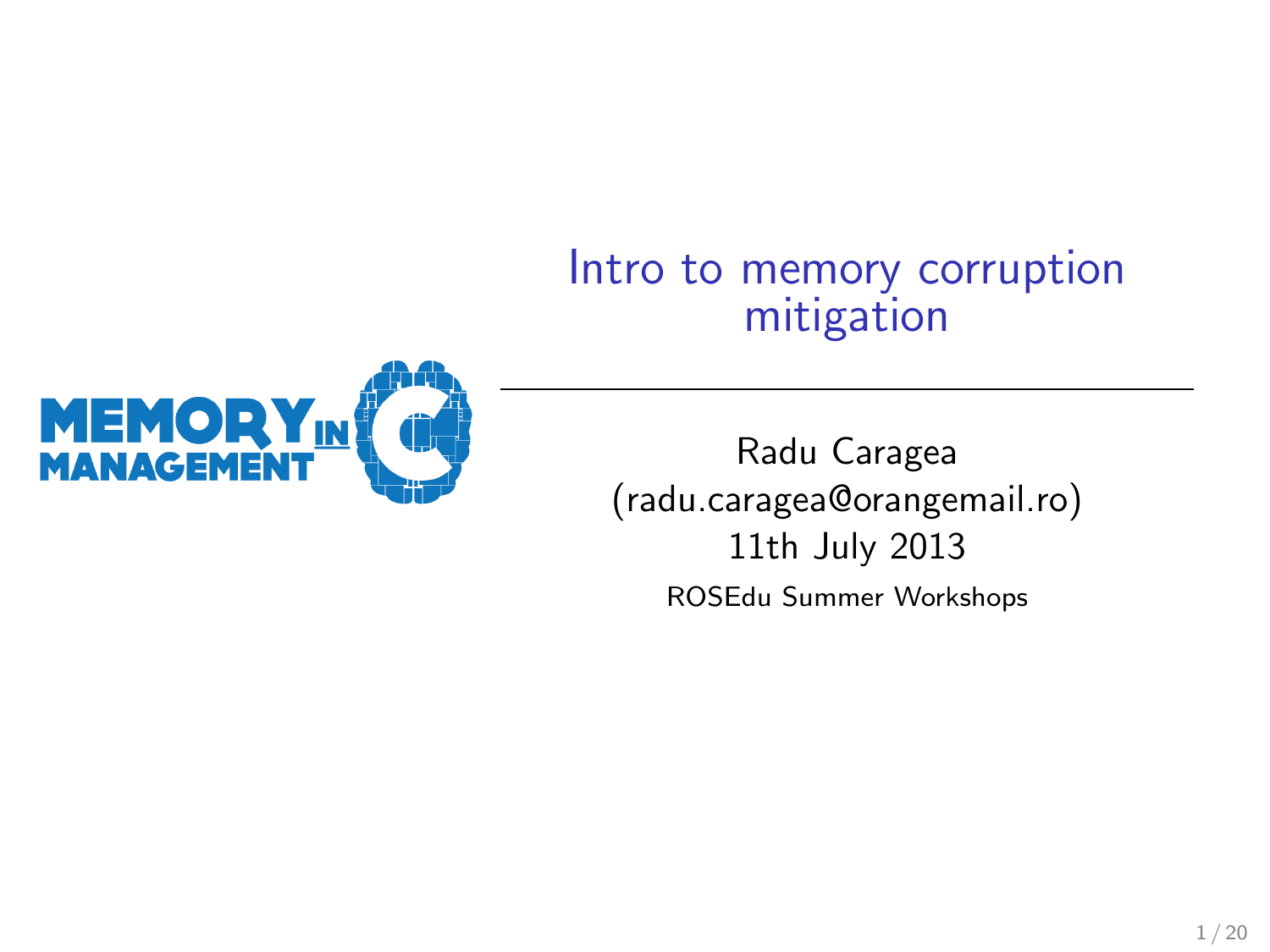#### **Overview**



<span id="page-1-0"></span>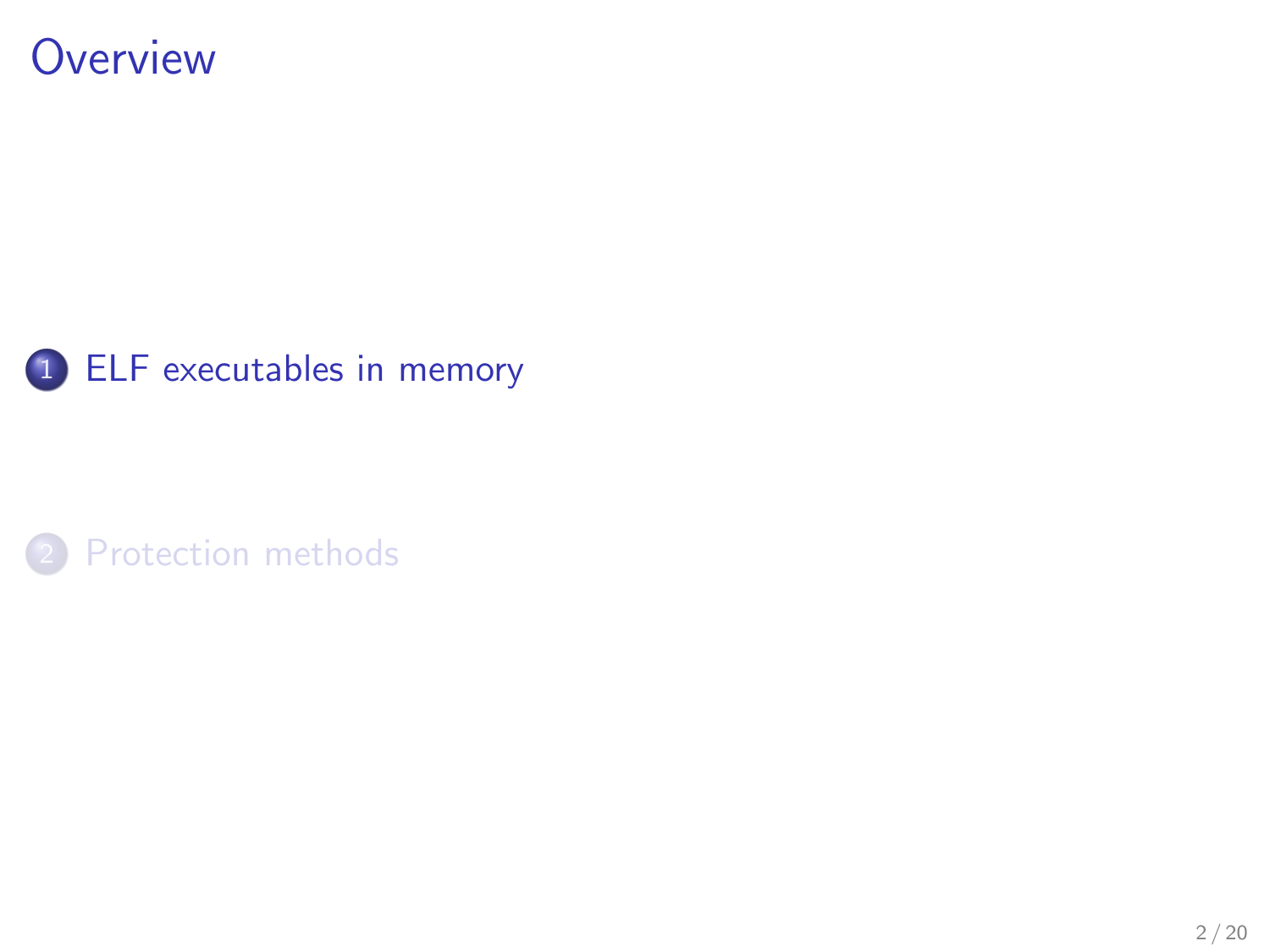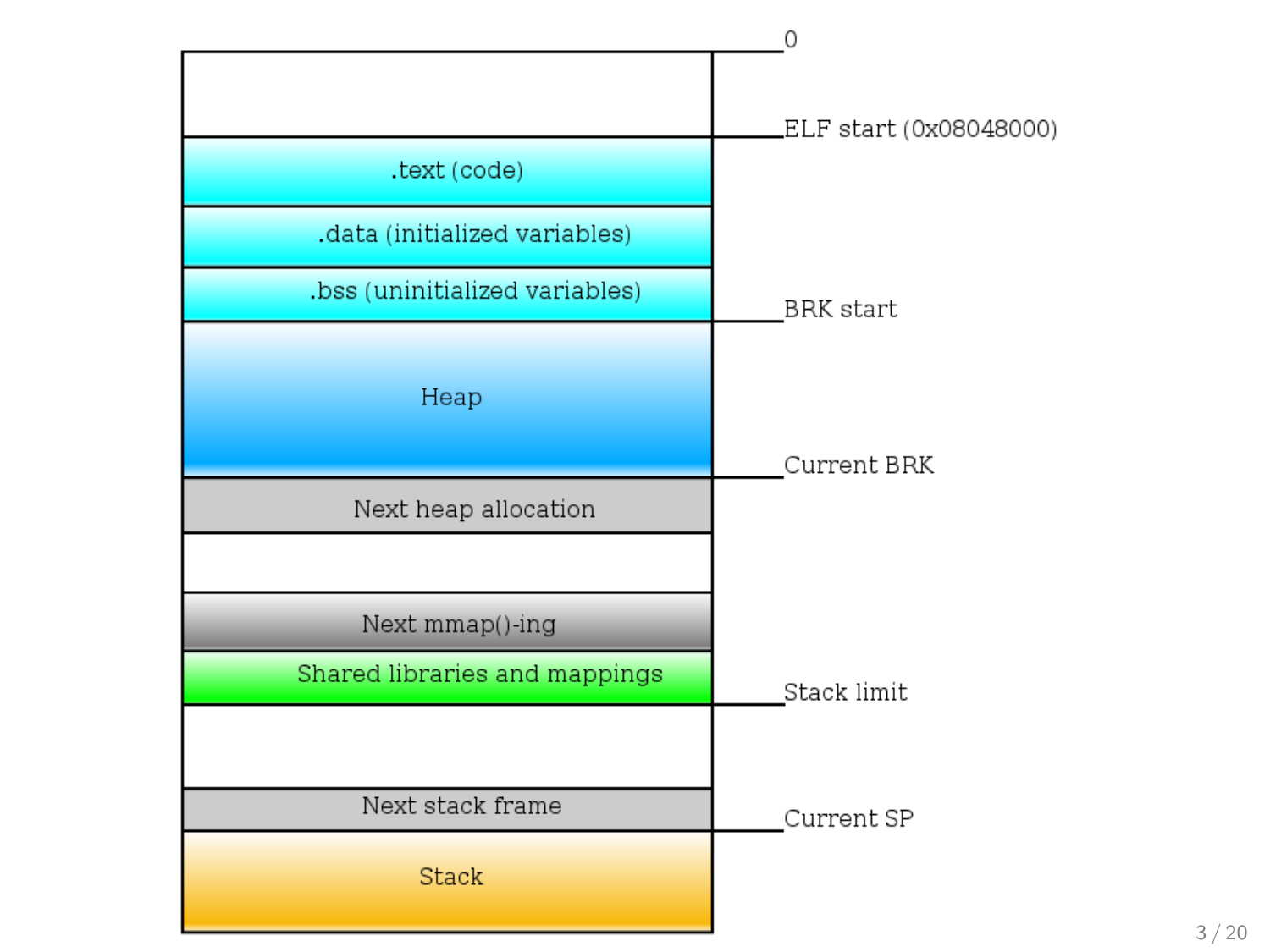## Initial layout

• The heap is empty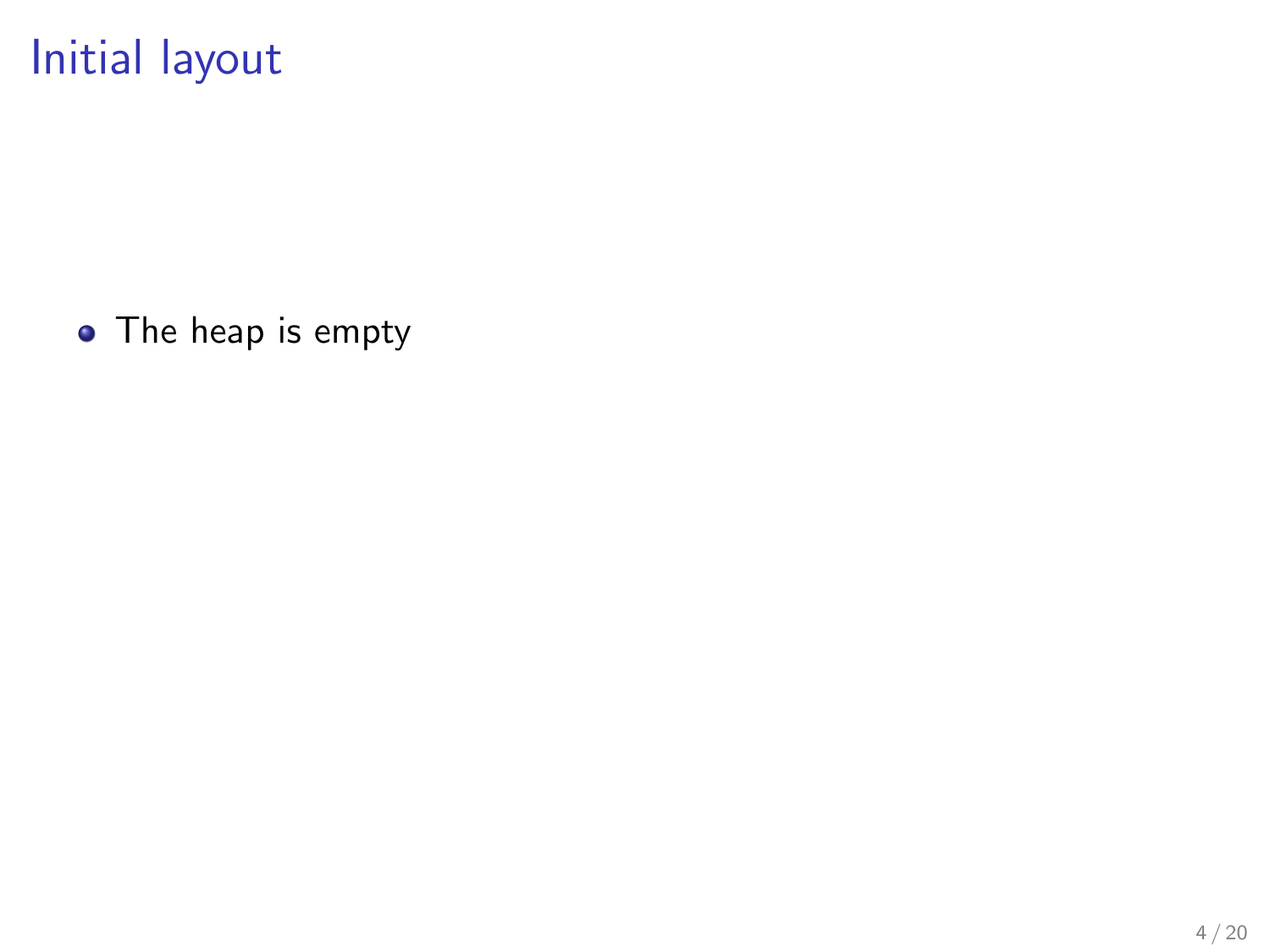## Initial layout

- The heap is empty
- The shared libraries are mapped into the address space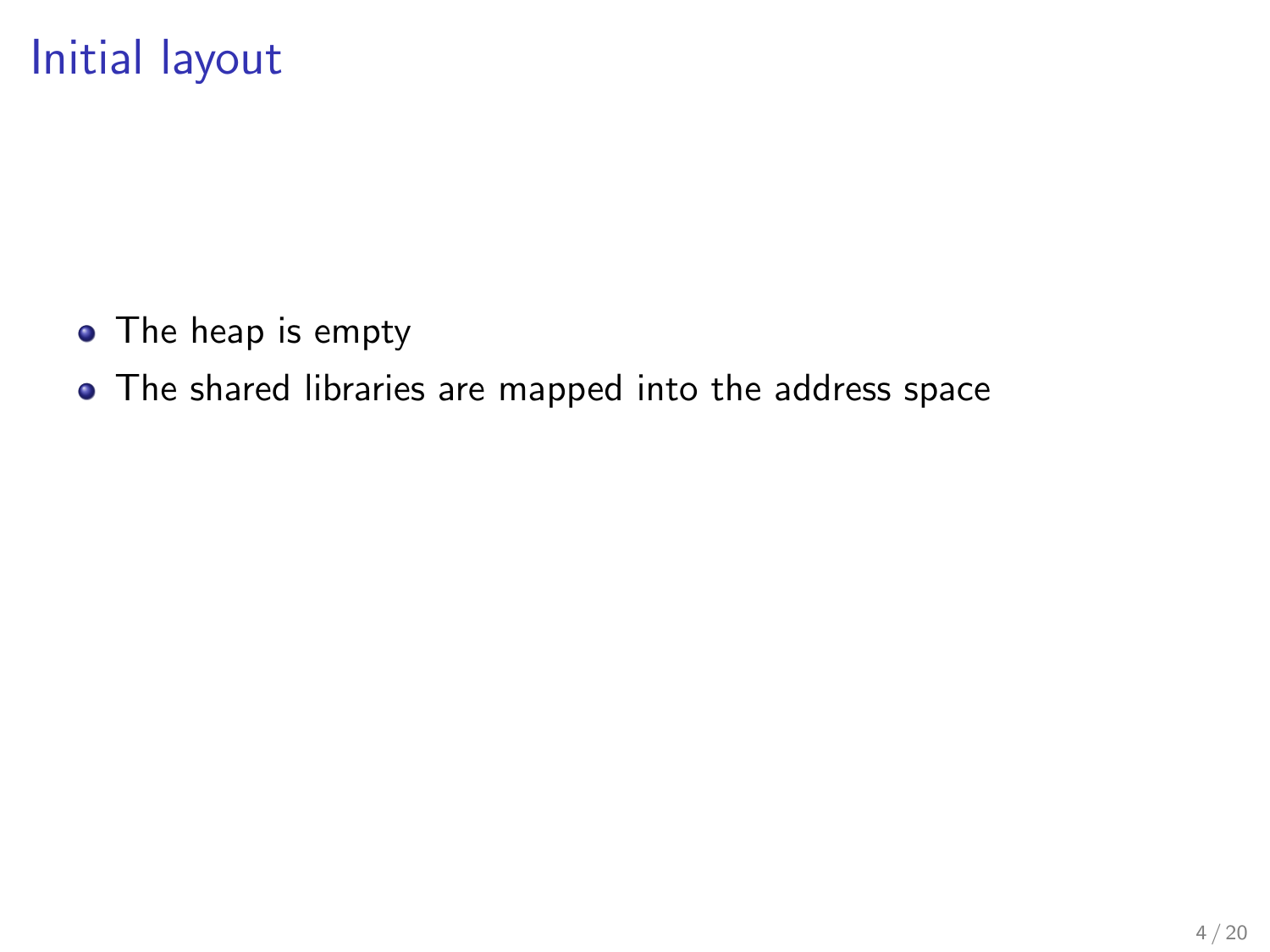## Initial layout

- The heap is empty
- The shared libraries are mapped into the address space
- The stack is not empty
	- argc
	- $\bullet$  argv[0], argv[1], ..., NULL
	- $\bullet$  env[0], env[1], ..., NULL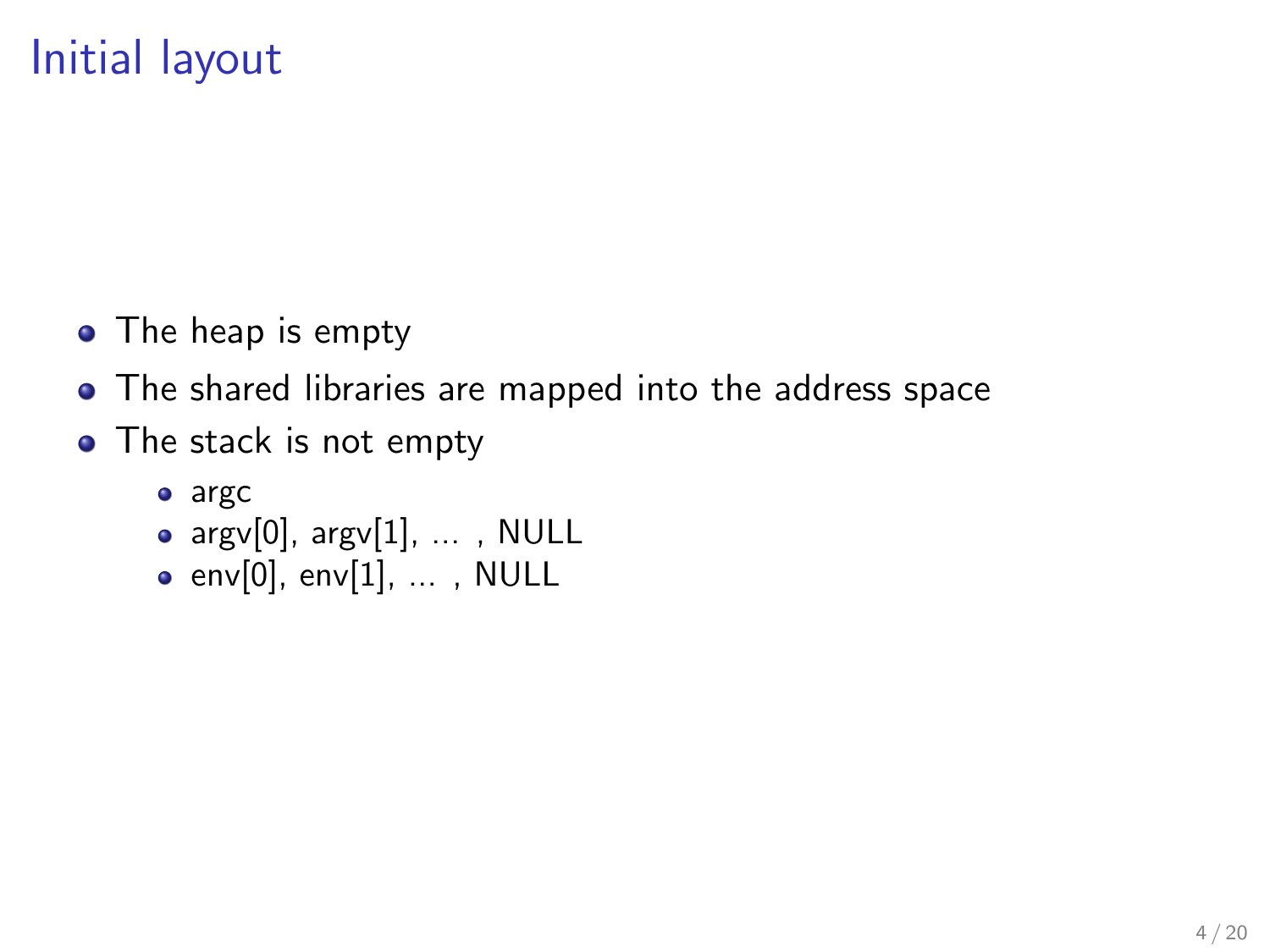### Recon tools: ldd

- Shows dynamic link dependencies
- 

```
• Also shows their order and load addresses<br>
coat@dmns [protection] # ldd randmin_01<br>
linux-gate.so.1 (0xf7fdd000)<br>
libc.so.6 => /lib32/libc.so.6 (0xf7e13000)
                               /lib/ld-linux.so.2 (Oxf7fde000)
                  oot@dmns [protection] #
```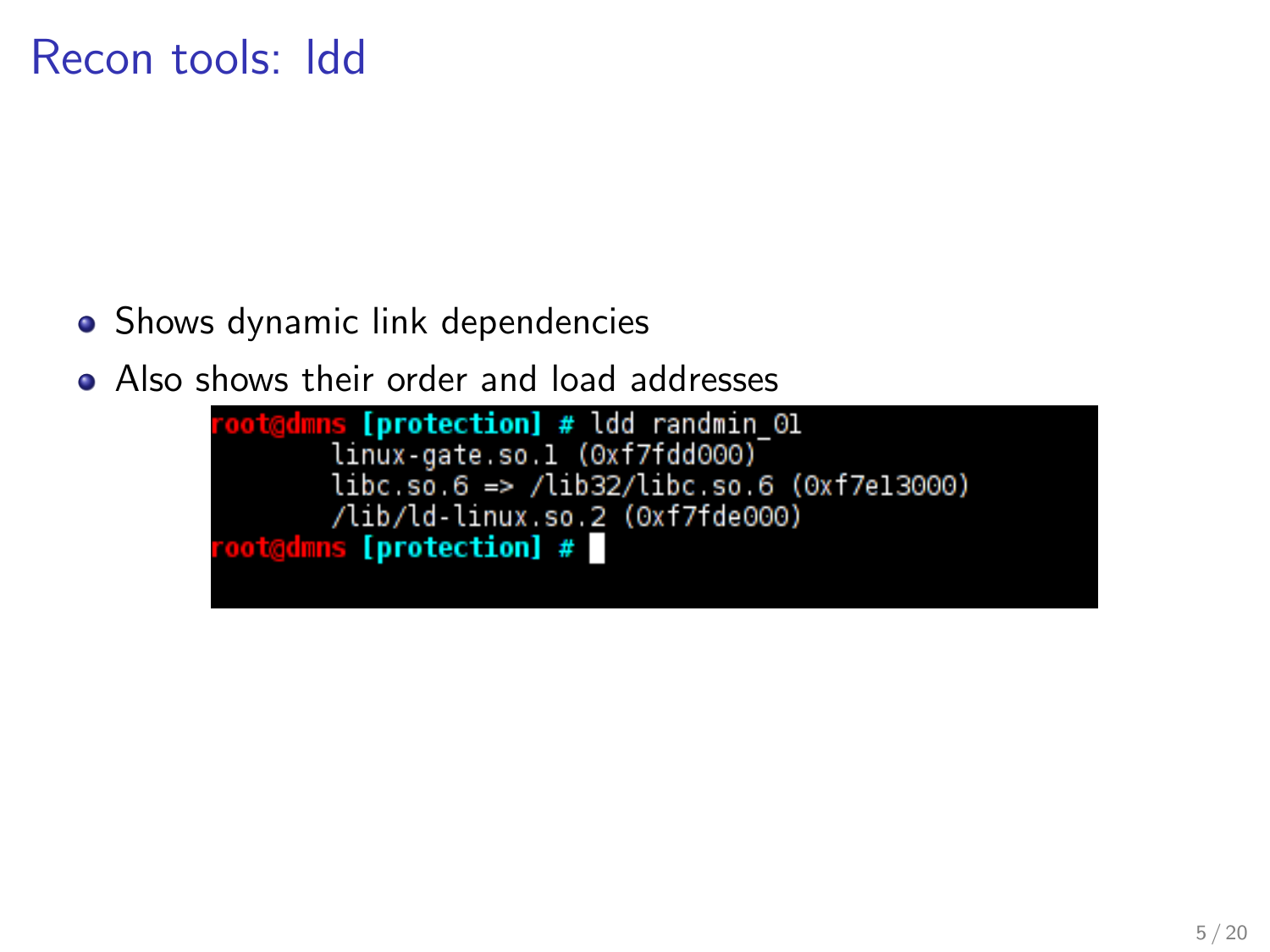## Recon tools: nm

• Shows symbols: function and static variable addresses

|                   |   | root@dmns [protection] # nm randmin 01         |
|-------------------|---|------------------------------------------------|
|                   |   | 08049f0c d _DYNAMIC                            |
|                   |   | 0804a000 d _GLOBAL_OFFSET_TABLE_               |
|                   |   | 080487f0 R _IO_stdin_used                      |
|                   | W | ITM deregisterTMCloneTable                     |
|                   | W | <u>ITM registerTMCloneTable</u>                |
|                   | W | Jv RegisterClasses                             |
| 0804a04c D        |   | TMC END                                        |
| 0804a04c B        |   | bss start                                      |
| 0804a03c D        |   | _ data_start                                   |
| 0804a040 D        |   | __dso_handle                                   |
|                   | W | __gmon_start                                   |
| 08048560 T        |   | 1686.get_pc_thunk.bx                           |
| 08049f04 t        |   | init_array_end                                 |
| 08049f00 t        |   | init_array_start                               |
|                   | U | isoc99 scanf@@GLIBC 2.7                        |
| 080487d0 T        |   | libc_csu_fini                                  |
| 08048770 T        |   | $\sqrt{ }$ libc $\sqrt{ }$ csu $\sqrt{ }$ init |
|                   | U | __libc_start_main@@GLIBC_2.0                   |
| 0804a04c D        |   | edata                                          |
| 0804a05c B        |   | end                                            |
| 080487d8 T        |   | <b>Lin</b>                                     |
| 080487ec R _fp_hw |   |                                                |
| 0804843c T _init  |   |                                                |
| 08048530 T _start |   |                                                |
|                   |   | 08048692 T check passwd                        |
| 0804a044 D cmd    |   |                                                |
| 0804a03c          |   | W data start                                   |
|                   | U | geteuid@@GLIBC 2.0                             |
| 080486fc          | т | main                                           |
|                   | U | memcmp@@GLIBC 2.0                              |
| 0804a050          | В | passwd                                         |
|                   | U | puts@@GLIBC_2.0                                |
|                   |   | U rand@@GLIBC 2.0                              |
| 0804862c          |   | T set passwd                                   |
|                   |   | U setuid@@GLIBC 2.0                            |
|                   | U | sleep@@GLIBC_2.0                               |
|                   |   | U srand@@GLIBC 2.0                             |
|                   |   | U system@@GLIBC_2.0                            |
|                   |   | U time@@GLIBC 2.0                              |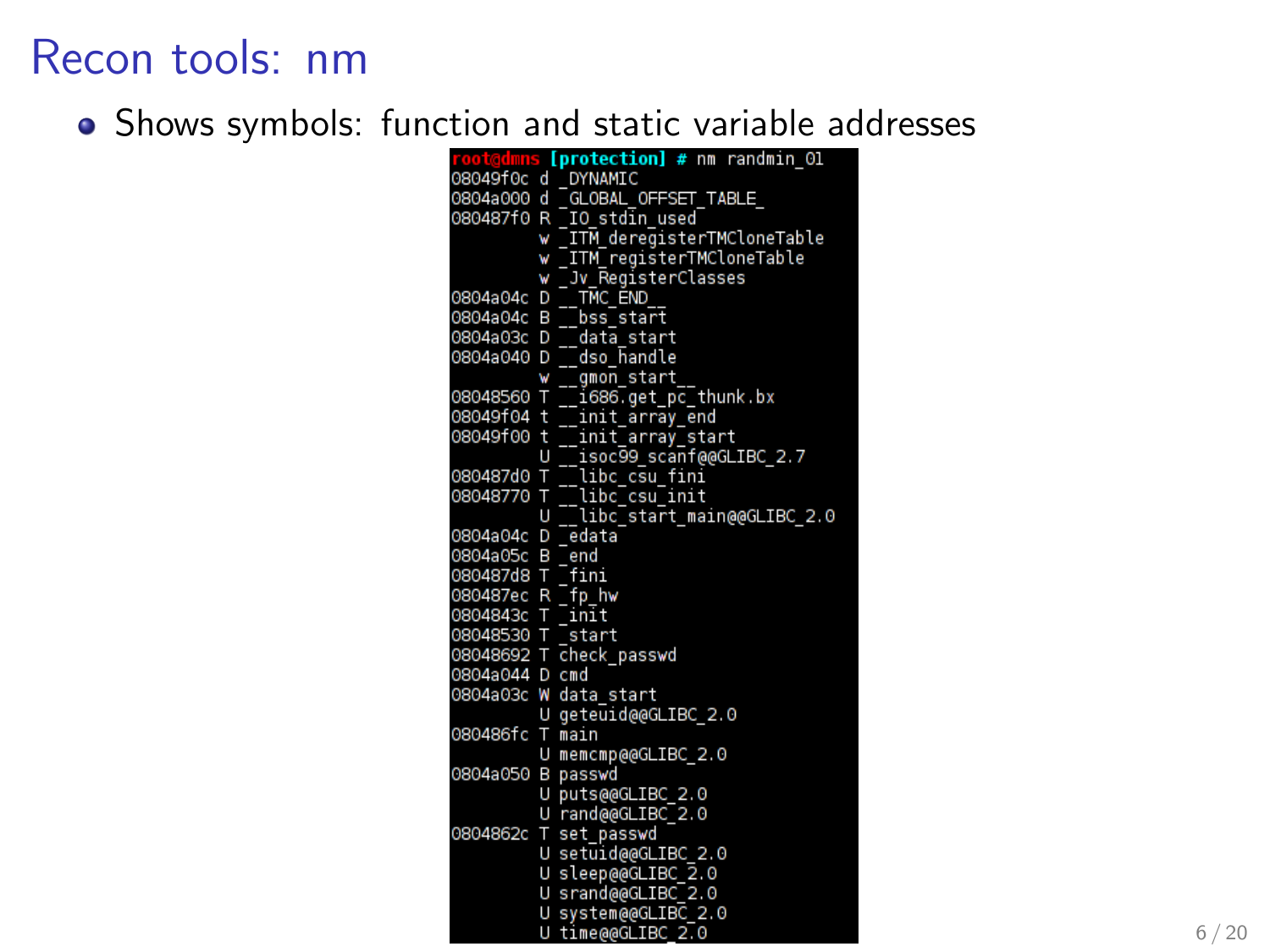## Recon tools: objdump

Advanced tool. Use if you can dive into assembly code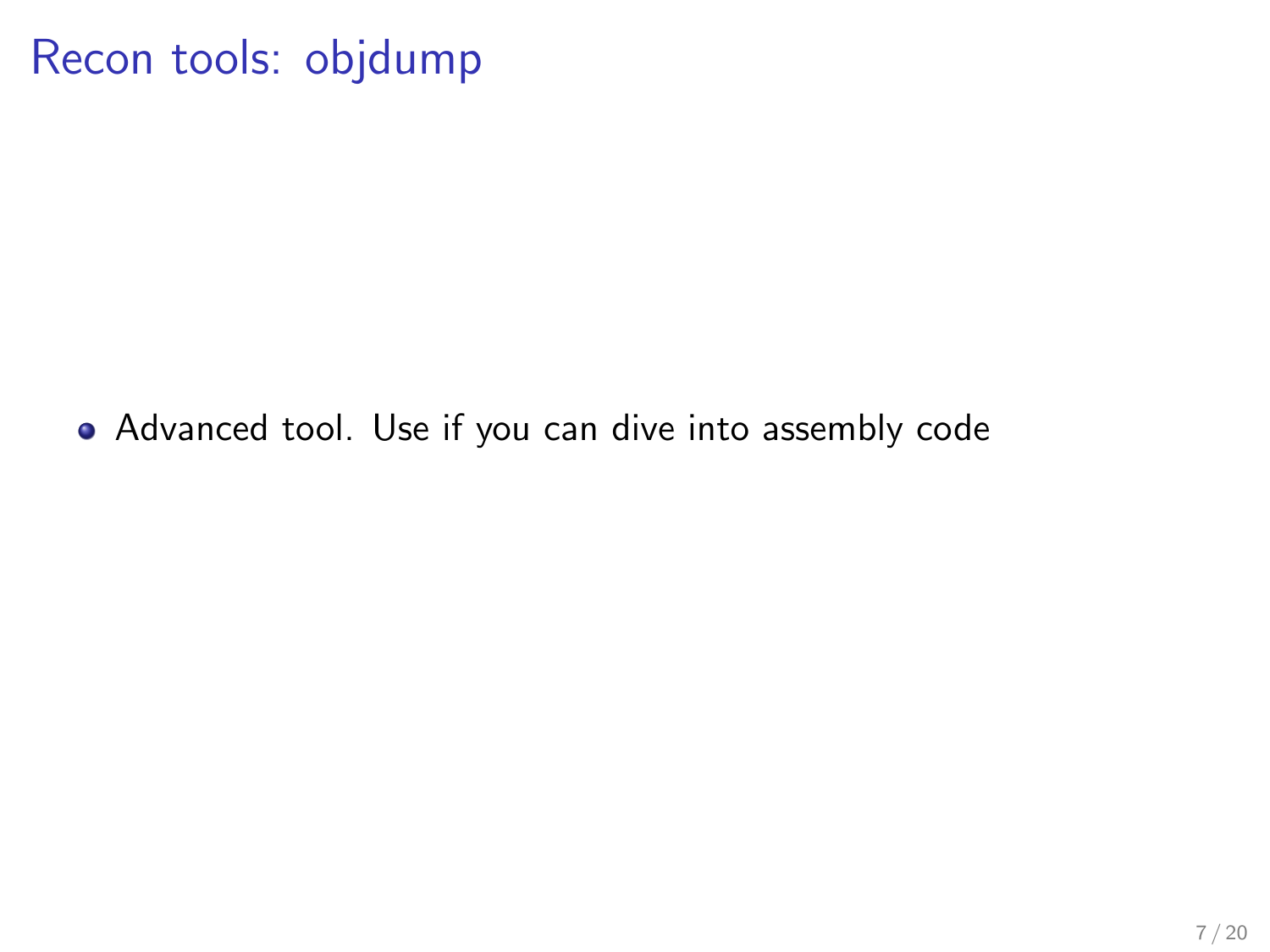### **Overview**



<span id="page-9-0"></span>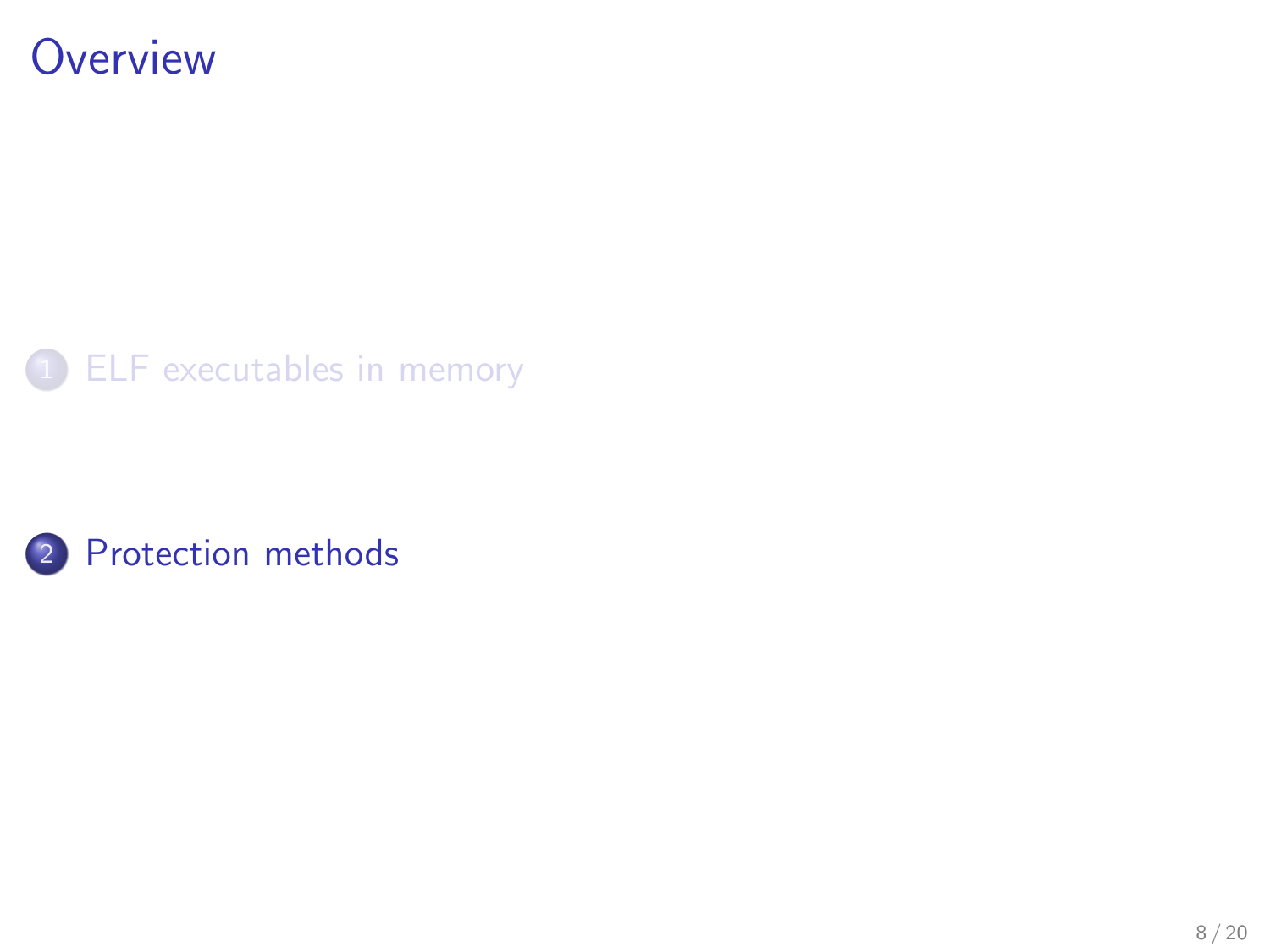- $\bullet$  Older CPUs only had R/W permission bits for memory pages
- Modern CPUs (since 2001) also include an execute bit. Why?
- W⊕X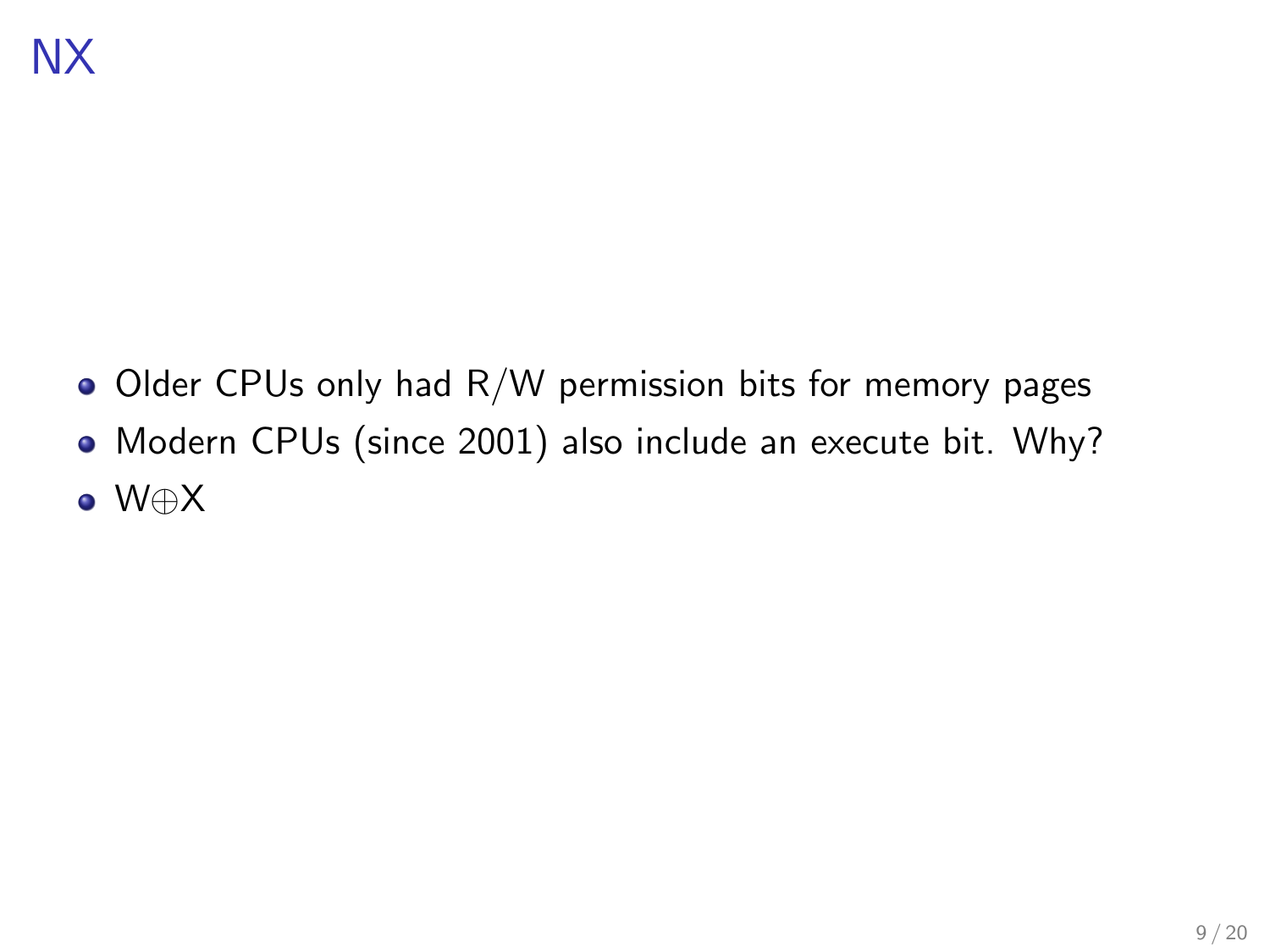## Is NX enough?

- Short answer: no
- Long answer: maybe. Attackers can write/overwrite buffers but anything written cannot be executed.
- Attackers can still overwrite the return address and then use:
	- Return-to-text
	- Return-to-plt
	- Return-to-libc
	- Return-to-\*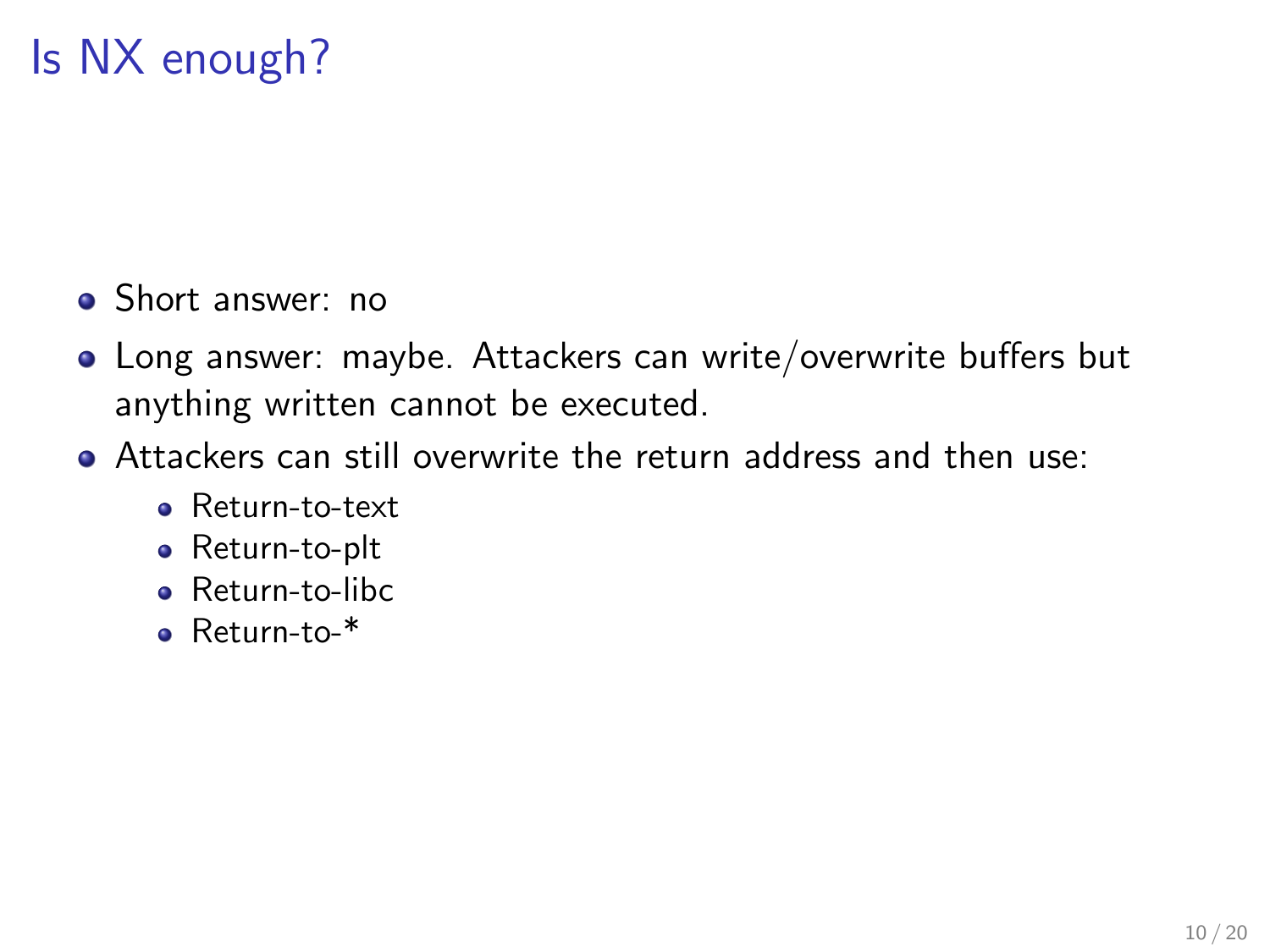## ASLR

- Problem: attackers can still use return-to-\* if they know the address of a desired function
- Solution: Randomize the address space layout
	- **a** The stack start
	- The heap start
	- The mmap() base
- Kernel responsibility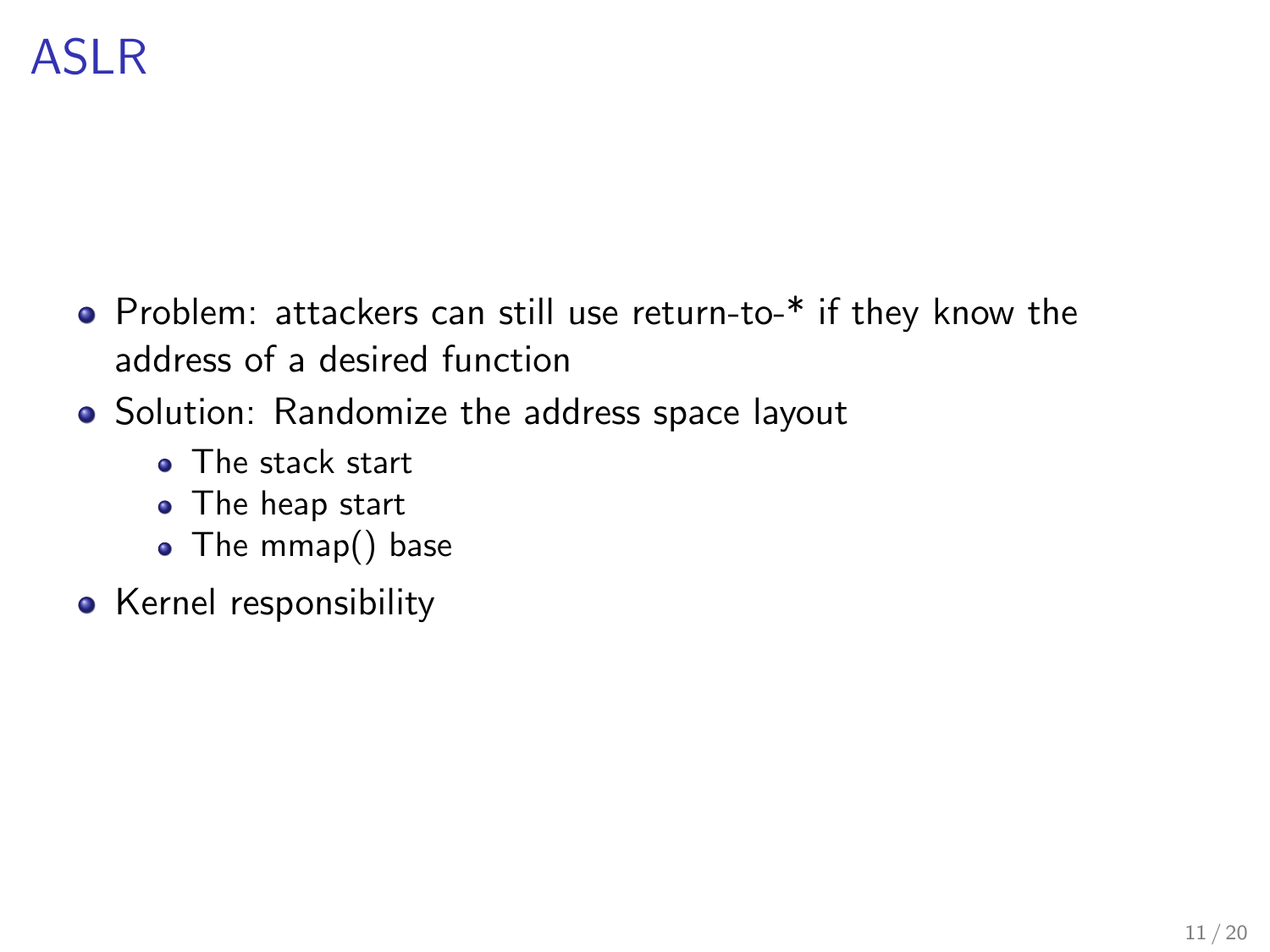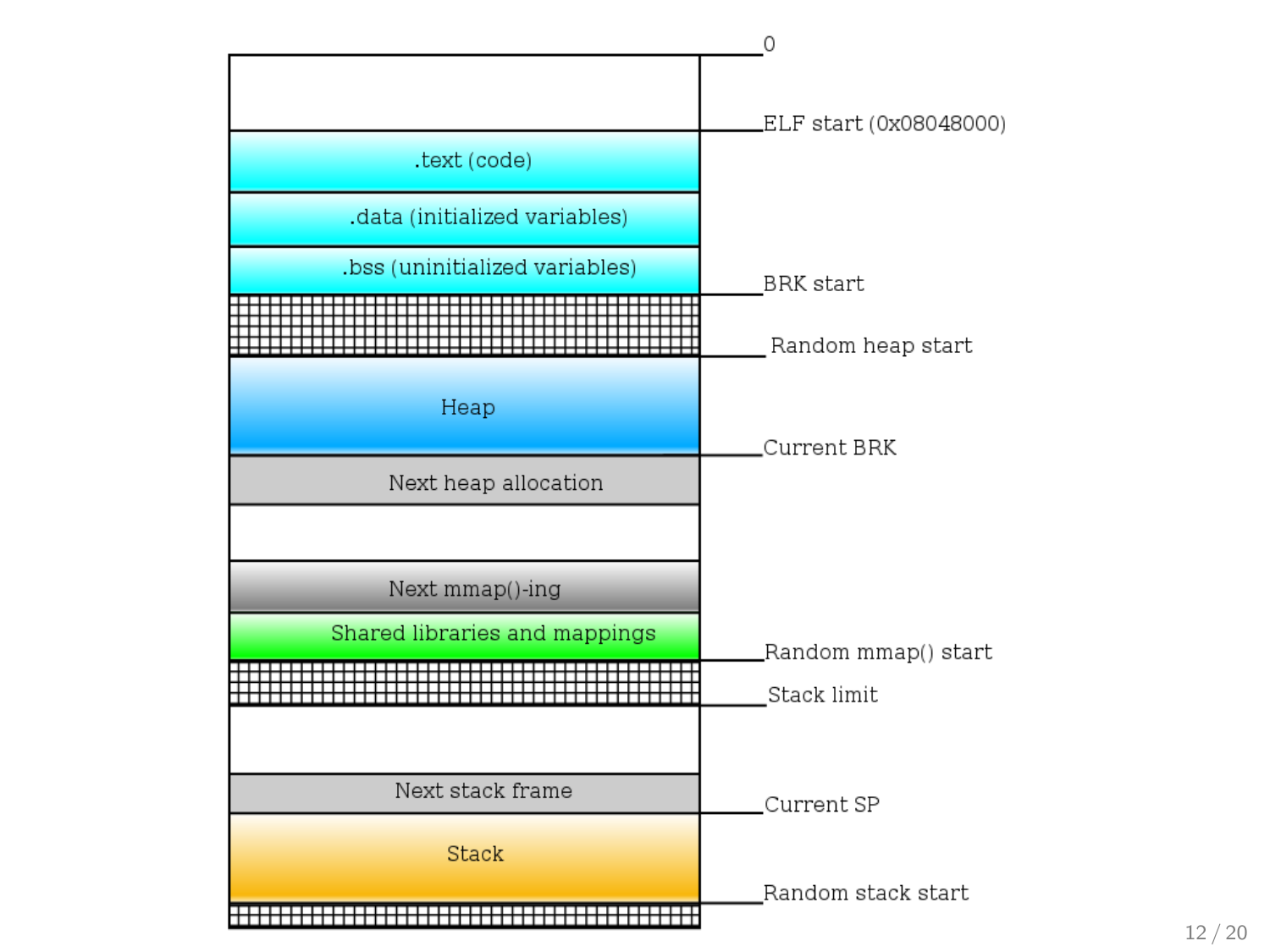## ldd under ASLR

root@dmns [protection] # ldd randmin 01 linux-gate.so.1 (0xf779f000)<br>linux-gate.so.1 (0xf779f000)<br>libc.so.6 => /lib32/libc.so.6 (0xf75d5000) /lib/ld-linux.so.2 (0xf77a0000) root@dmns [protection] # ldd randmin 01<br>linux-gate.so.1 (0xf76e0000)<br>libc.so.6 => /lib32/libc.so.6 (0xf7516000) /lib/ld-linux.so.2 (0xf76e1000) root@dmns [protection] #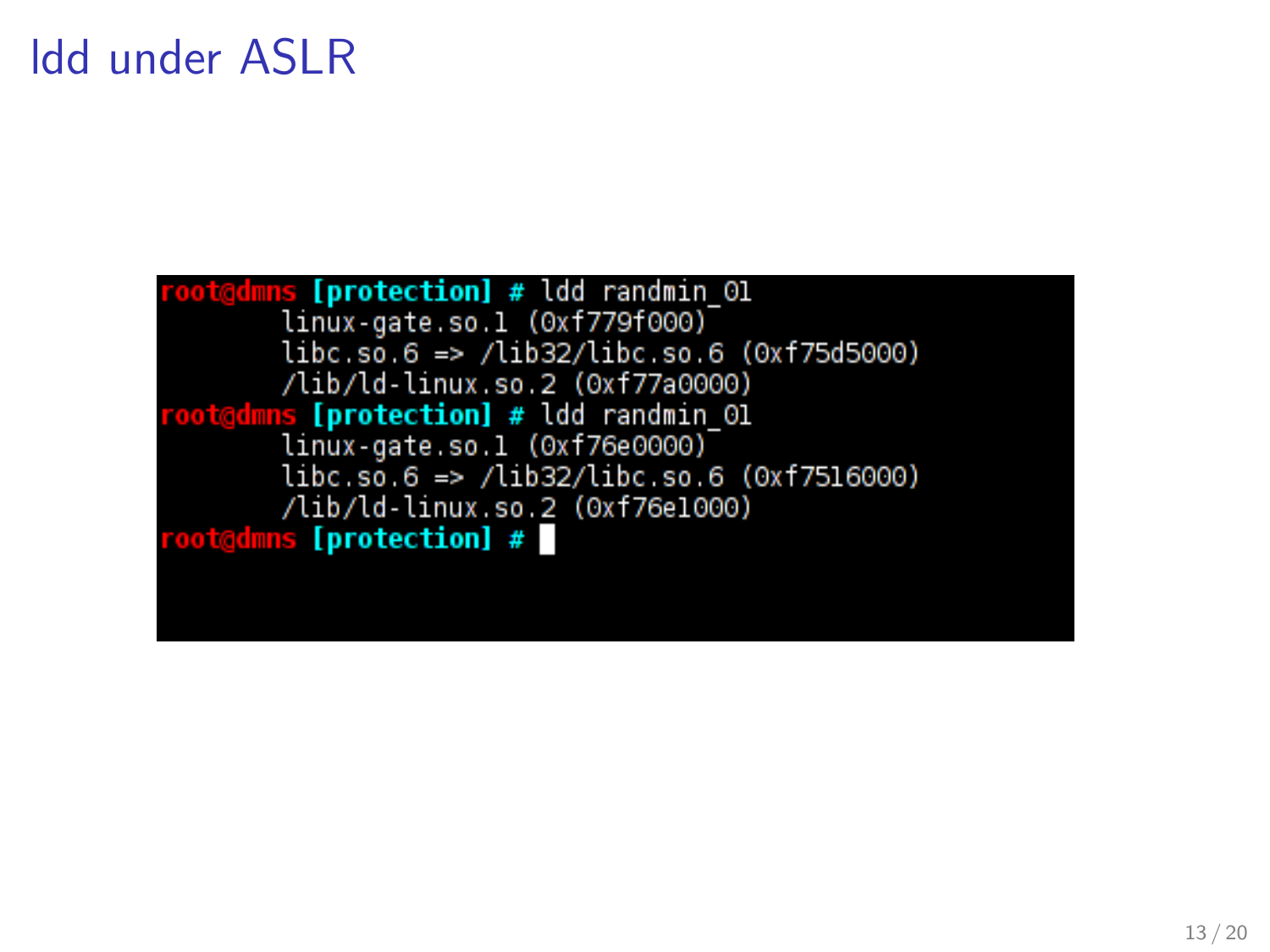# Is ASLR enough?

- Short answer: maybe
- Long answer: depends on the OS features and the CPU.
- On 32 bit Linux unprivileged users (with shell access) can deactivate mmap randomization and then use:
	- Return-to-text
	- Return-to-plt
	- **Beturn-to-libc**
	- Return-to-\*
- If shell access is disabled, brute force guessing can be applied. Is it feasible?
- On 64 bit Linux unprivileged users can only use:
	- Return-to-text
	- Return-to-plt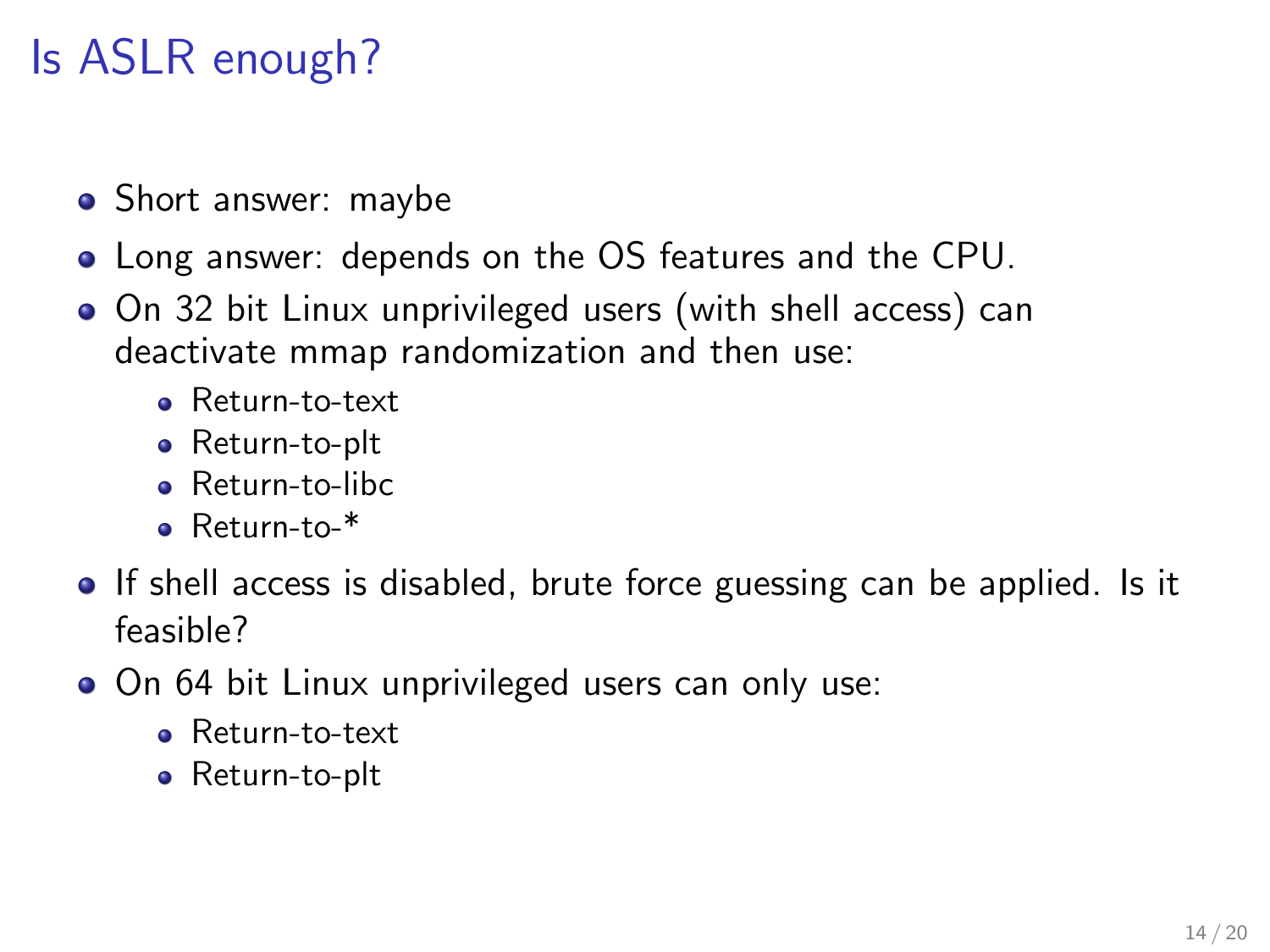- Problem: In real-life applications the text segment is big enough to create a working exploit without using shared libs.
- But the text segment is at a fixed position everytime
- Solution: Position independent executables with a random start (basically ASLR on .text)
- Joint kernel-compiler responsibility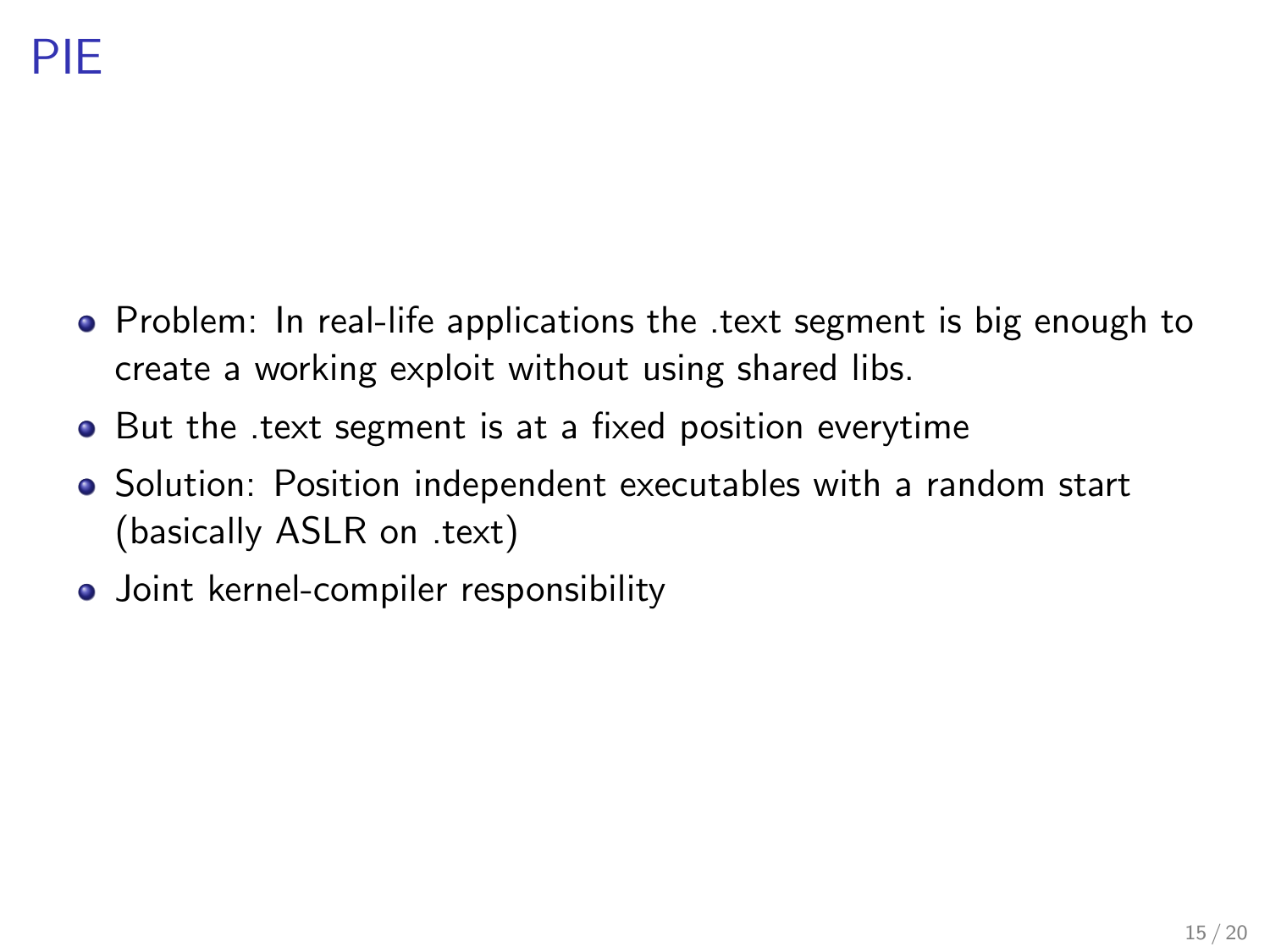

16 / 20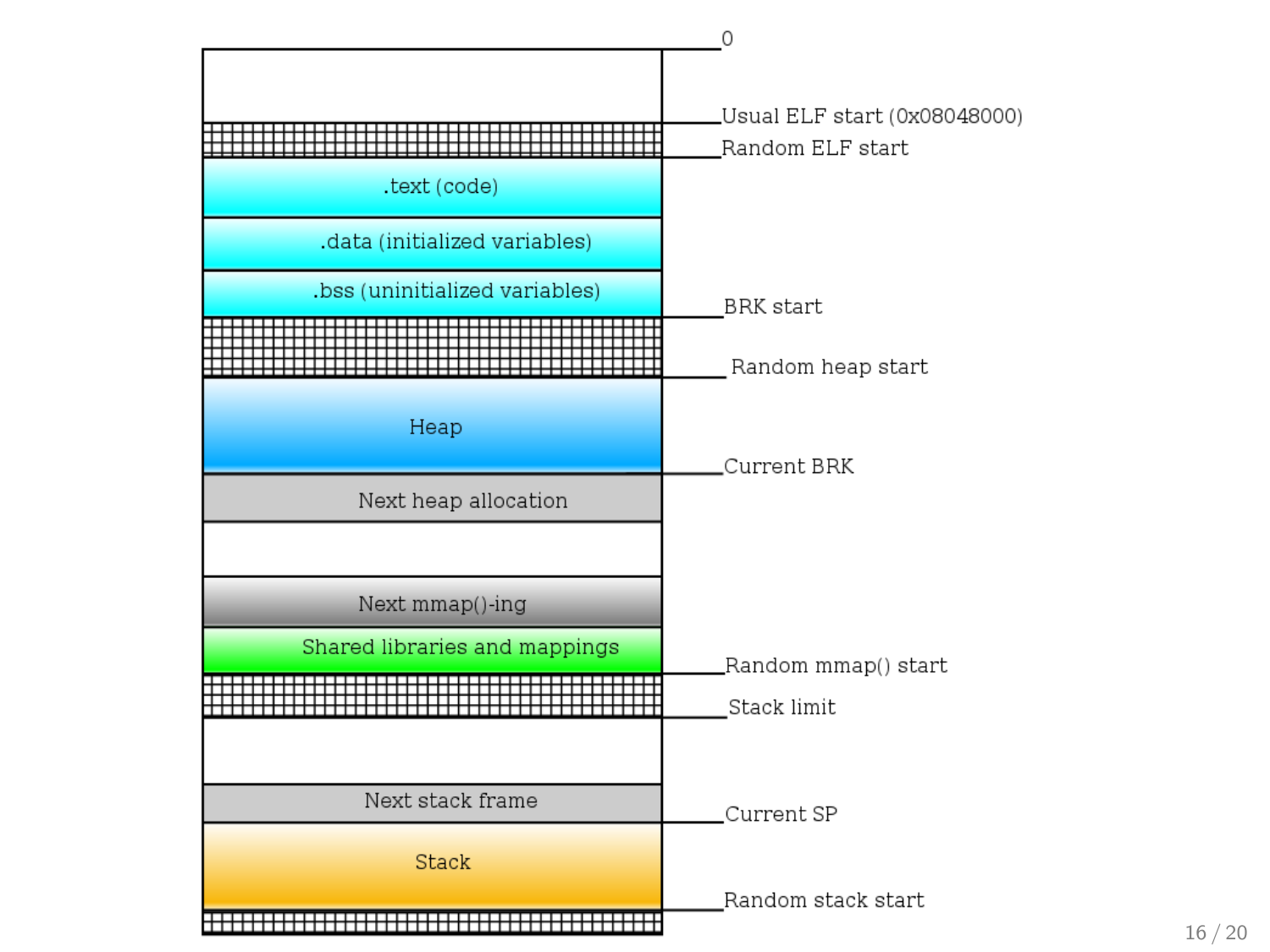## Is PIE enough?

- Short answer: mainly yes
- Long answer: still depends on OS and CPU.
- Attackers on 32 bits can still use brute force guessing (takes a few minutes)
- Attackers on 64 bits can still use brute force guessing (takes 6-8 hours)
- Why isn't PIE used by default in compilations? up to 20% slow down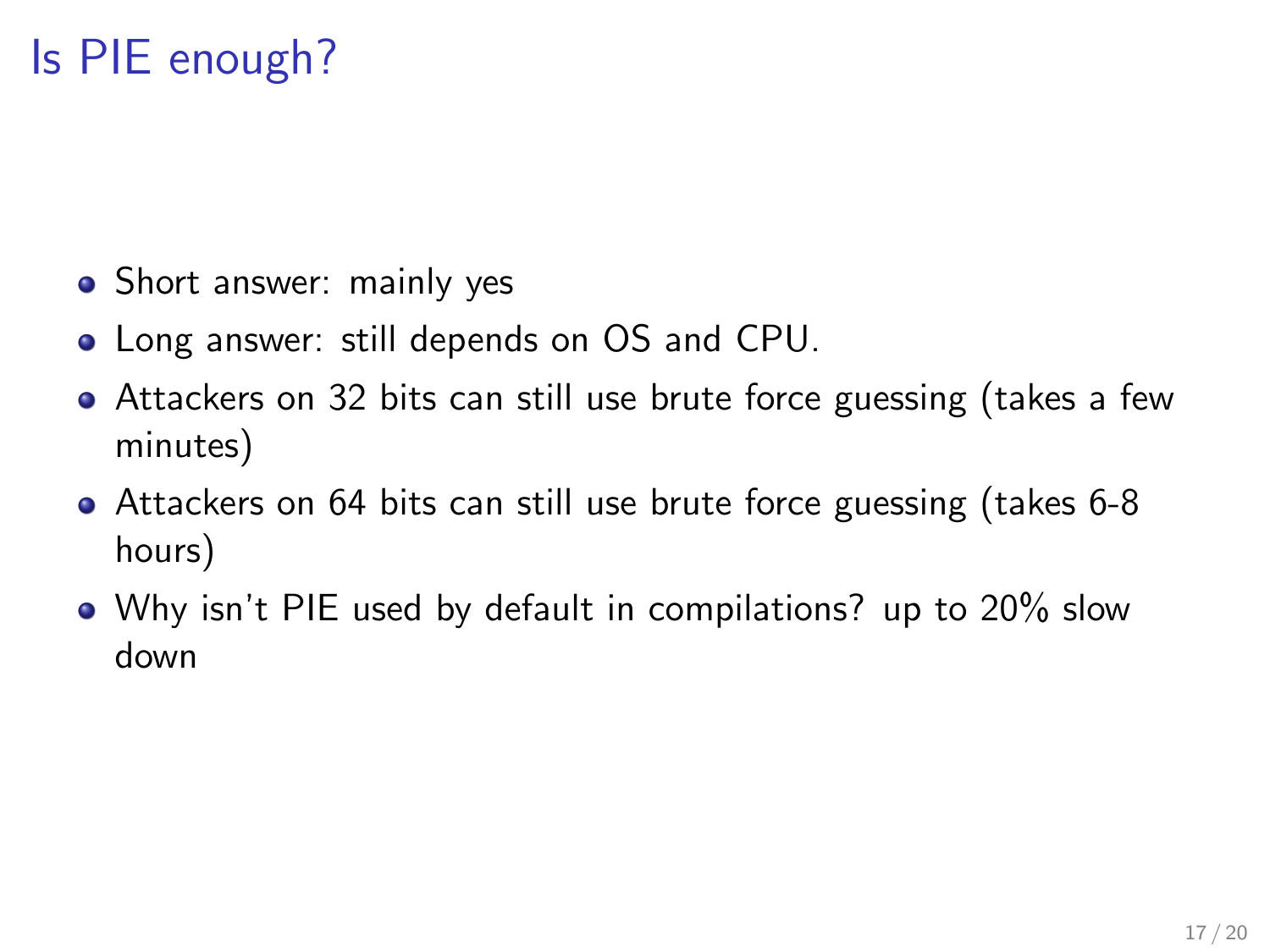- Problem: even with  $ASLR + PIE$ , return addresses can still be overwritten
- Solution: Set a random stack 'cookie'/'canary' between buffers and return address and check for corruption before returning
- **•** Compiler responsibility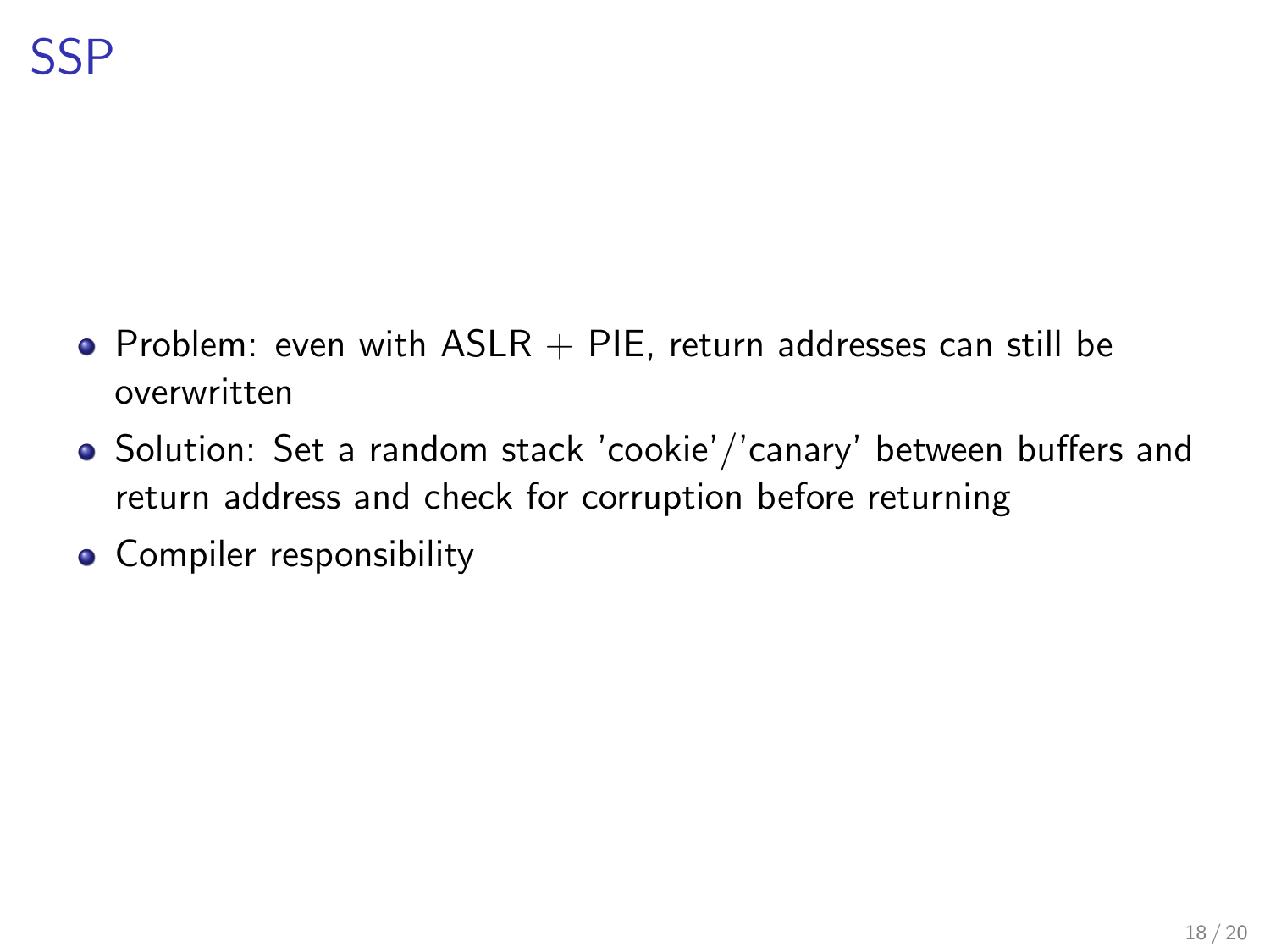### How hard is it to defeat SSP?

- (Usually) next to impossible, even with ASLR and PIE turned off.
- Logic bugs can still happen
- Bad coding can lead to attackers overwriting the stack check function and bypassing SSP